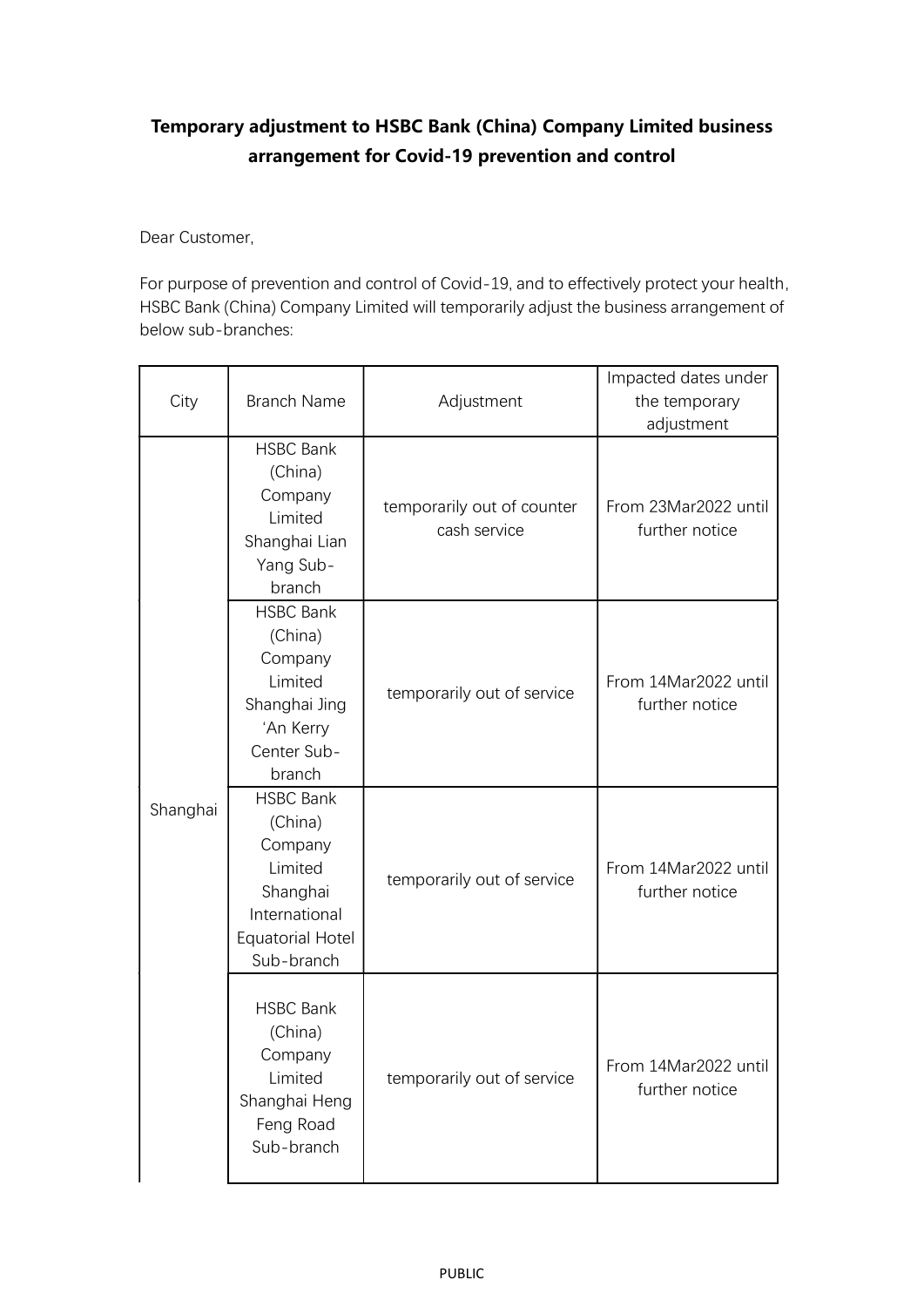| <b>HSBC Bank</b><br>(China)<br>Company<br>Limited<br>Shanghai Hong<br>Kong Plaza<br>Sub-branch      | temporarily out of corporate<br>counter service | From 23Mar2022 until<br>further notice |
|-----------------------------------------------------------------------------------------------------|-------------------------------------------------|----------------------------------------|
| <b>HSBC Bank</b><br>(China)<br>Company<br>Limited<br>Shanghai Ciro's<br>Plaza Sub-<br>branch        | temporarily out of service                      | From 14Mar2022 until<br>further notice |
| <b>HSBC Bank</b><br>(China)<br>Company<br>Limited<br>Shanghai Tai<br>Kang Road<br>Sub-branch        | temporarily out of service                      | From 14Mar2022 until<br>further notice |
| <b>HSBC Bank</b><br>(China)<br>Company<br>Limited<br>Shanghai Hong<br>Qiao the HUB<br>Sub-branch    | temporarily out of service                      | From 14Mar2022 until<br>further notice |
| <b>HSBC Bank</b><br>(China)<br>Company<br>Limited<br>Shanghai<br>Zhong Shang<br>Park Sub-<br>branch | temporarily out of service                      | From 14Mar2022 until<br>further notice |
| <b>HSBC Bank</b><br>(China)<br>Company<br>Limited<br>Shanghai Touch<br>Mall Sub-<br>branch          | temporarily out of service                      | From 14Mar2022 until<br>further notice |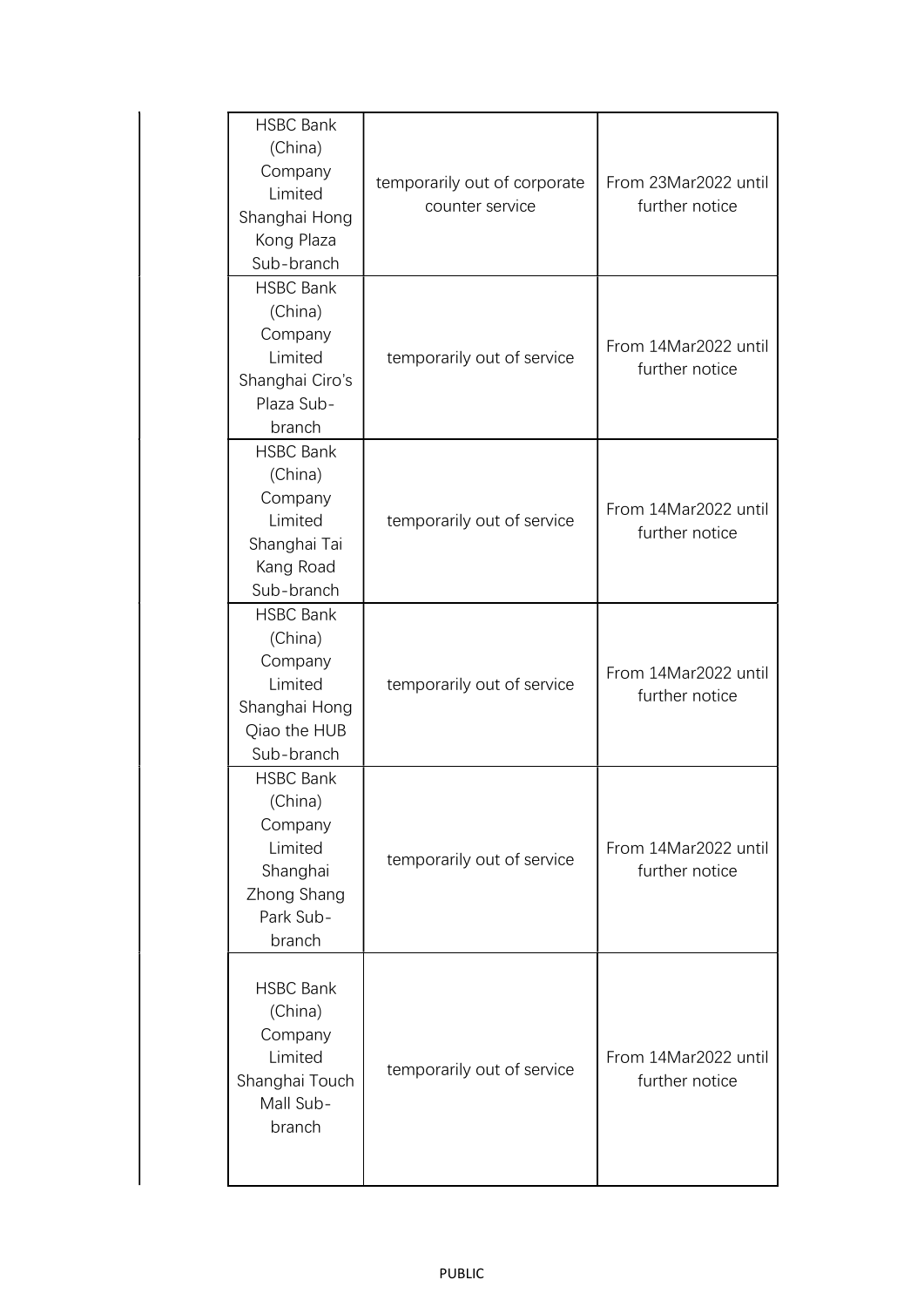| <b>HSBC Bank</b><br>(China)<br>Company<br>Limited<br>Shanghai Da<br>Ning Sub-<br>branch                     | temporarily out of service                 | From 16Mar2022 until<br>further notice     |
|-------------------------------------------------------------------------------------------------------------|--------------------------------------------|--------------------------------------------|
| <b>HSBC Bank</b><br>(China)<br>Company<br>Limited<br>Shanghai<br>Chamtime Plaza<br>Sub-branch               | temporarily out of service                 | From 16Mar2022 until<br>further notice     |
| <b>HSBC Bank</b><br>(China)<br>Company<br>Limited<br>Shanghai Bi Yun<br>Sub-branch                          | temporarily out of counter<br>service      | From 21Mar2022 for<br>until further notice |
| <b>HSBC Bank</b><br>(China)<br>Company<br>Limited<br>Shanghai Kerry<br>Parkside Sub-<br>branch              | temporarily out of service                 | From 21Mar2022 for<br>until further notice |
| <b>HSBC Bank</b><br>(China)<br>Company<br>Limited<br>Shanghai Heng<br>Shan Road<br>Sub-branch               | temporarily out of counter<br>cash service | From 23Mar2022 until<br>further notice     |
| <b>HSBC Bank</b><br>(China)<br>Company<br>Limited<br>Shanghai Hong<br>Qiao Yangtze<br>Center Sub-<br>branch | temporarily out of counter<br>service      | From 23Mar2022 until<br>further notice     |